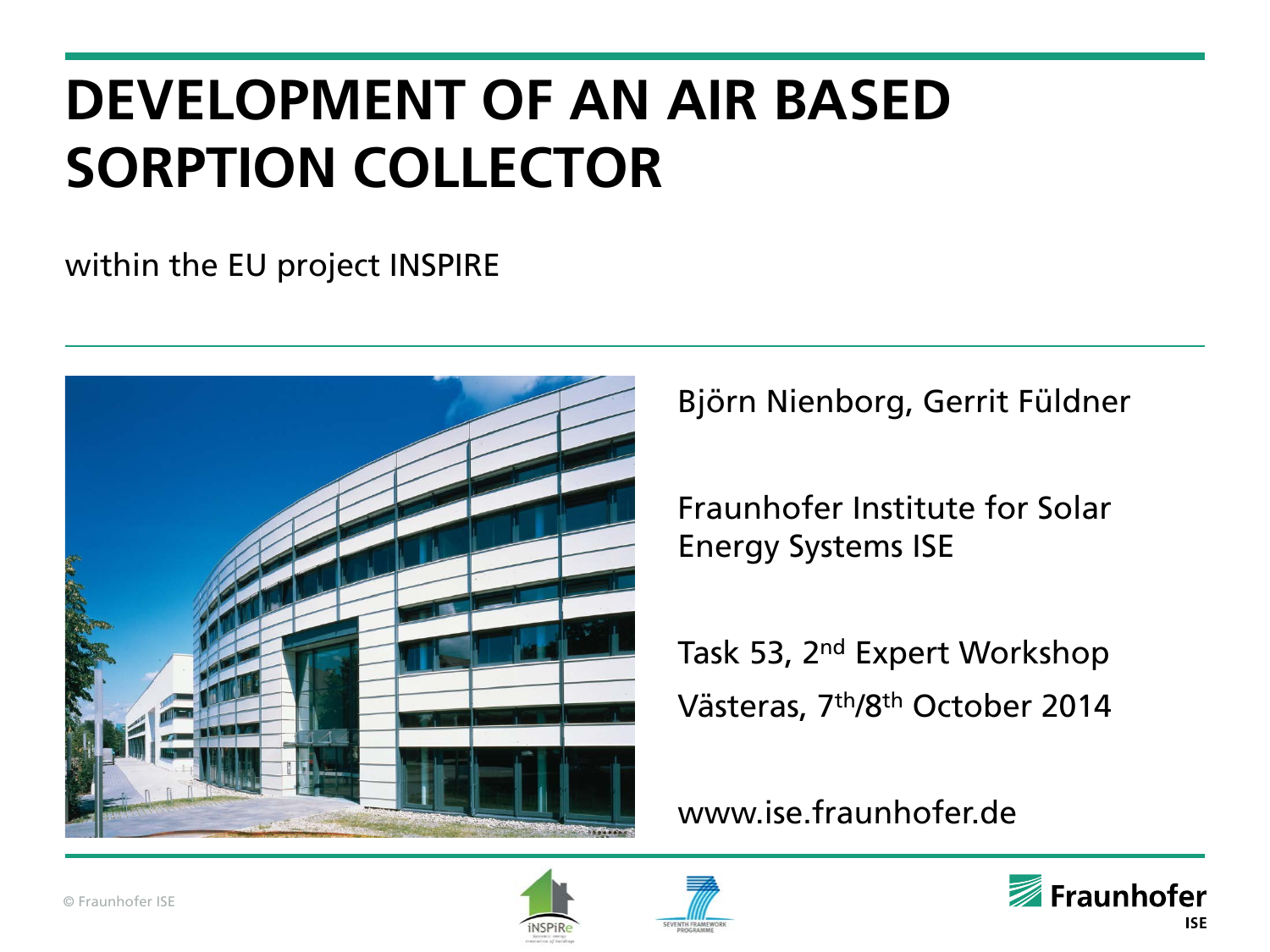# **AGENDA**

- The inspire project
- Sorption collectors
- Design of an air-based sorption collector for façade application
- Measurements of a prototype
- Simulation results





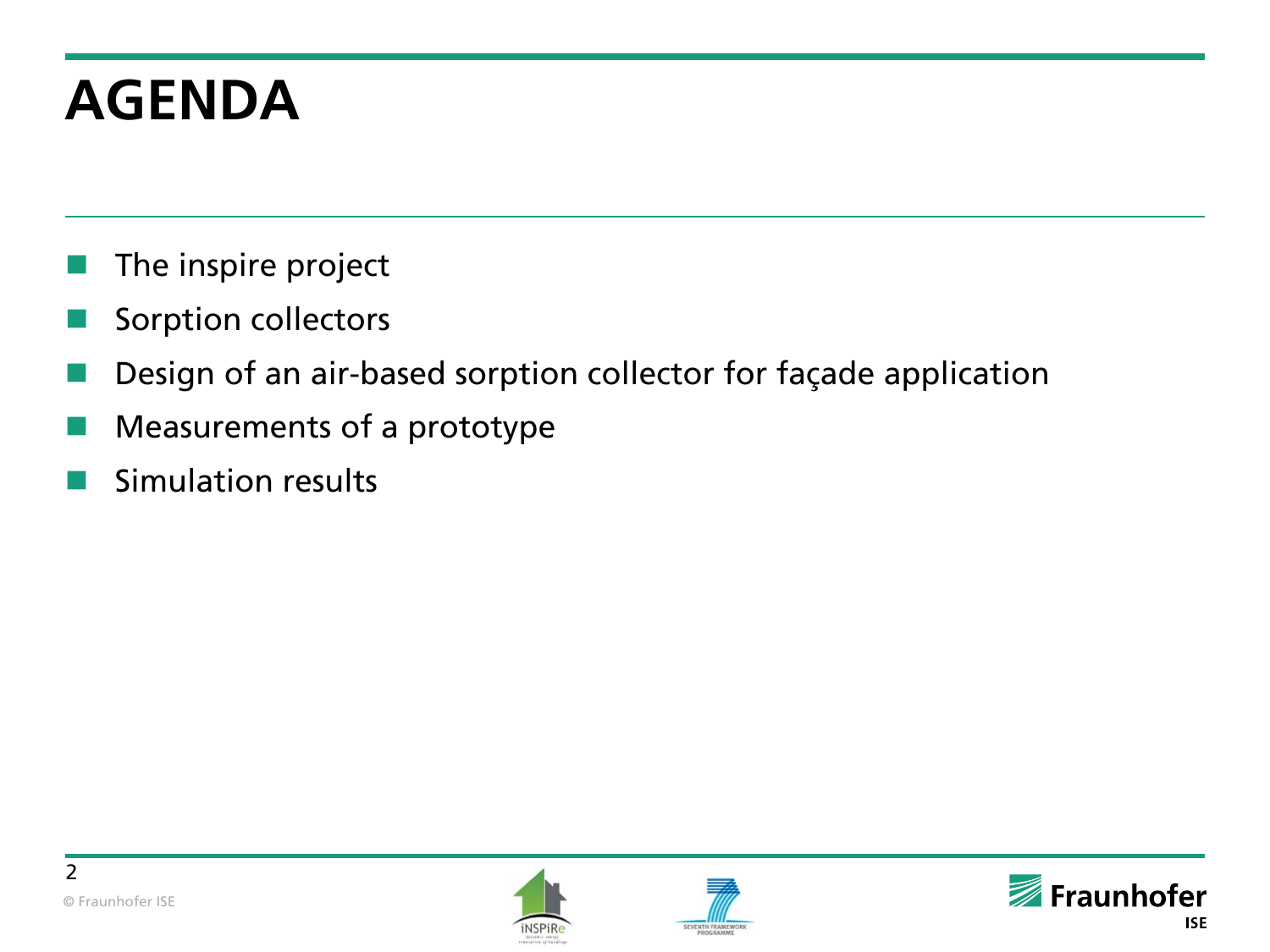# **Inspire project**

- Development of "renovation packages" to reduce energy consumption of existing buildings to <50kWh/m²/yr
	- building envelope: 4 façade kits, 2 roof kits
	- energy distribution: chilled/heated ceilings
	- Normative measures, dissemination, …
- 24 project partners (coordinated by EURAC)
- 4 years



…





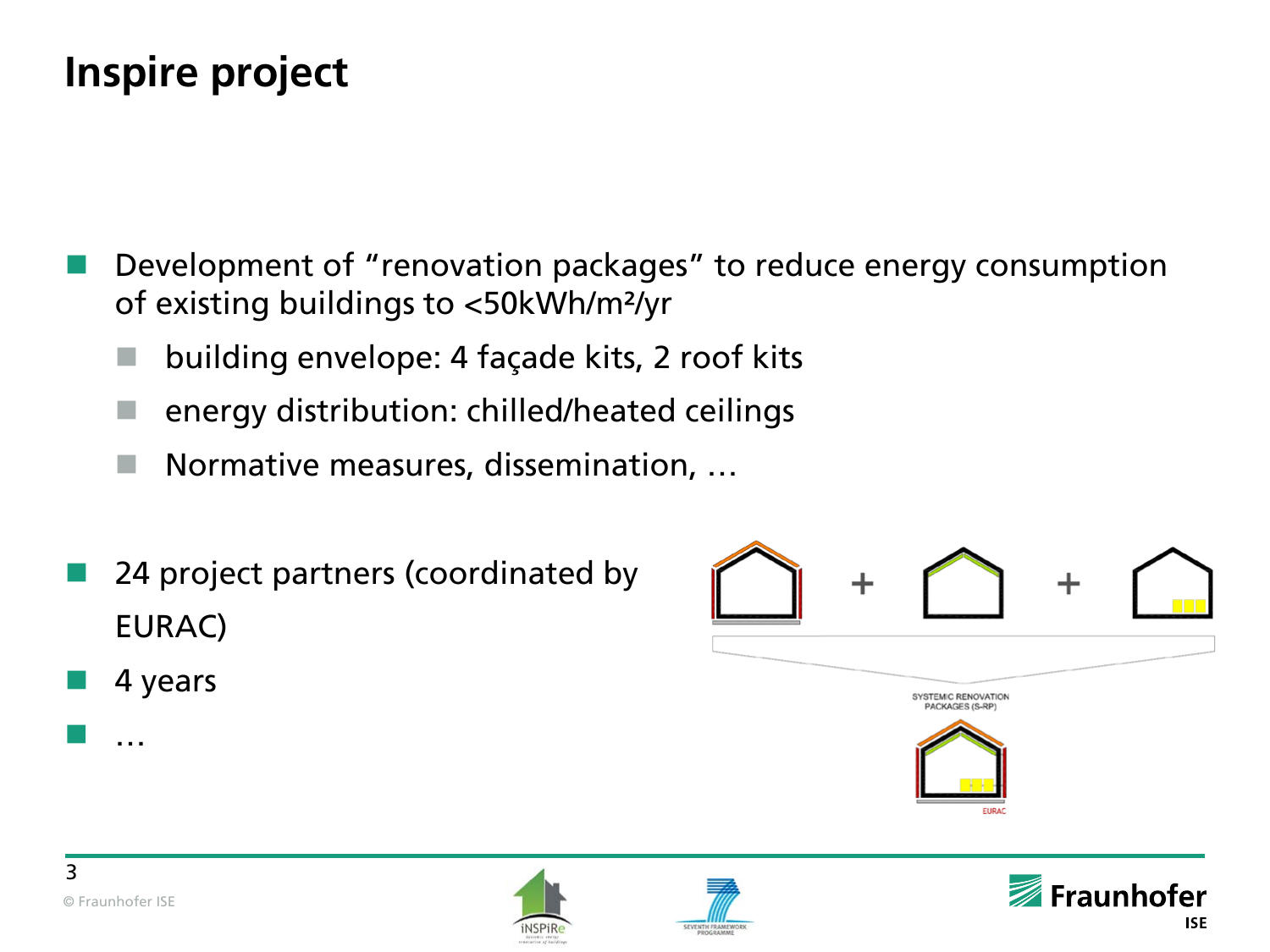# **Sorption collector – why that?**

Why integrate sorption tubes into solar collectors

- Simplified installation
- No high temperature circuit required

- Resulting peculiarities
	- Regeneration during times of insolation, ad/bsorption during times without insolation  $\rightarrow$  daily cycle
	- !!! Cold production during non-insolation hours !!!
	- Heat rejection partly shifted non-insolation times  $(\rightarrow)$  low ambient temperature)





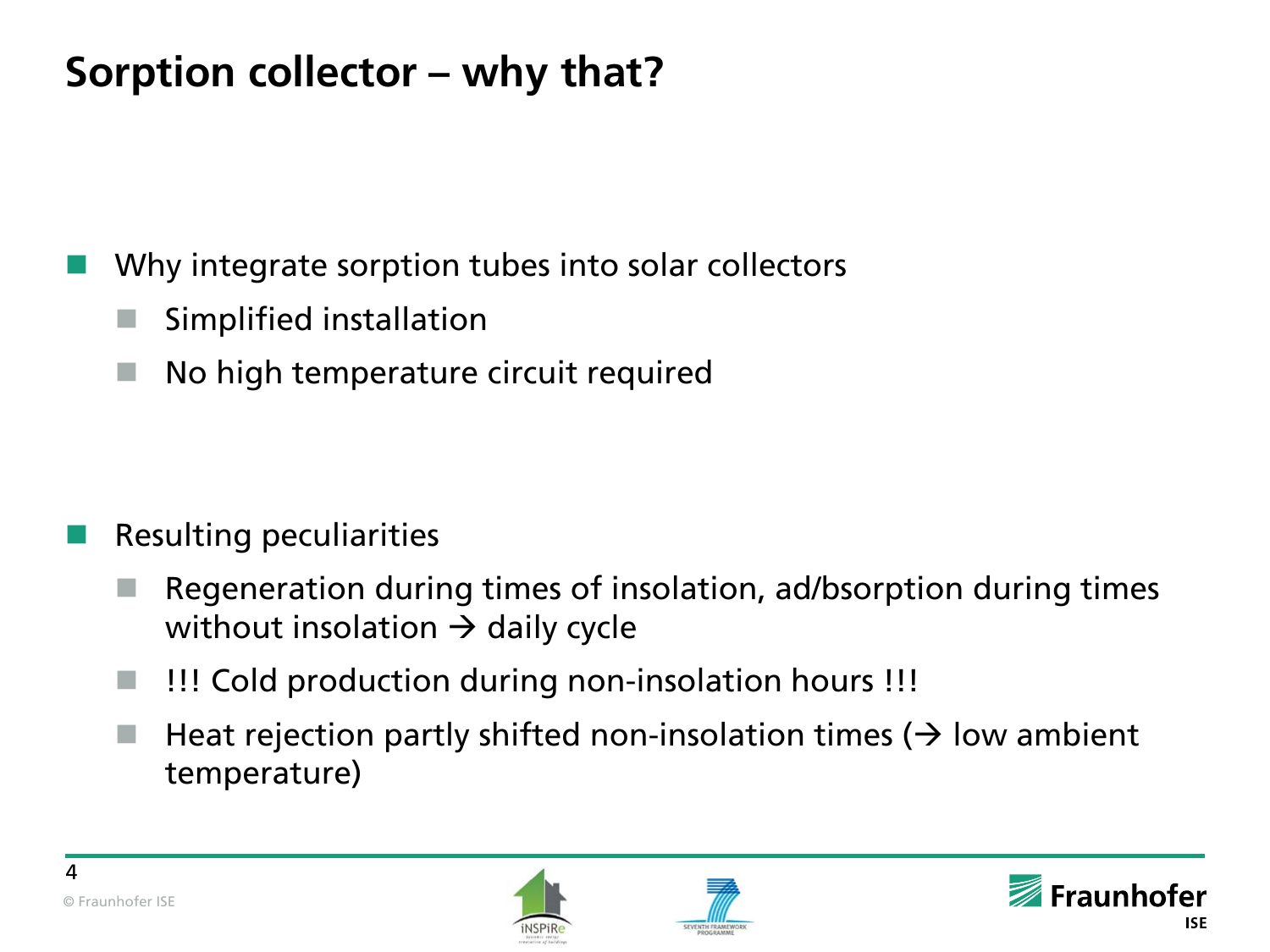## **Basic design options – water based flat plate collector**

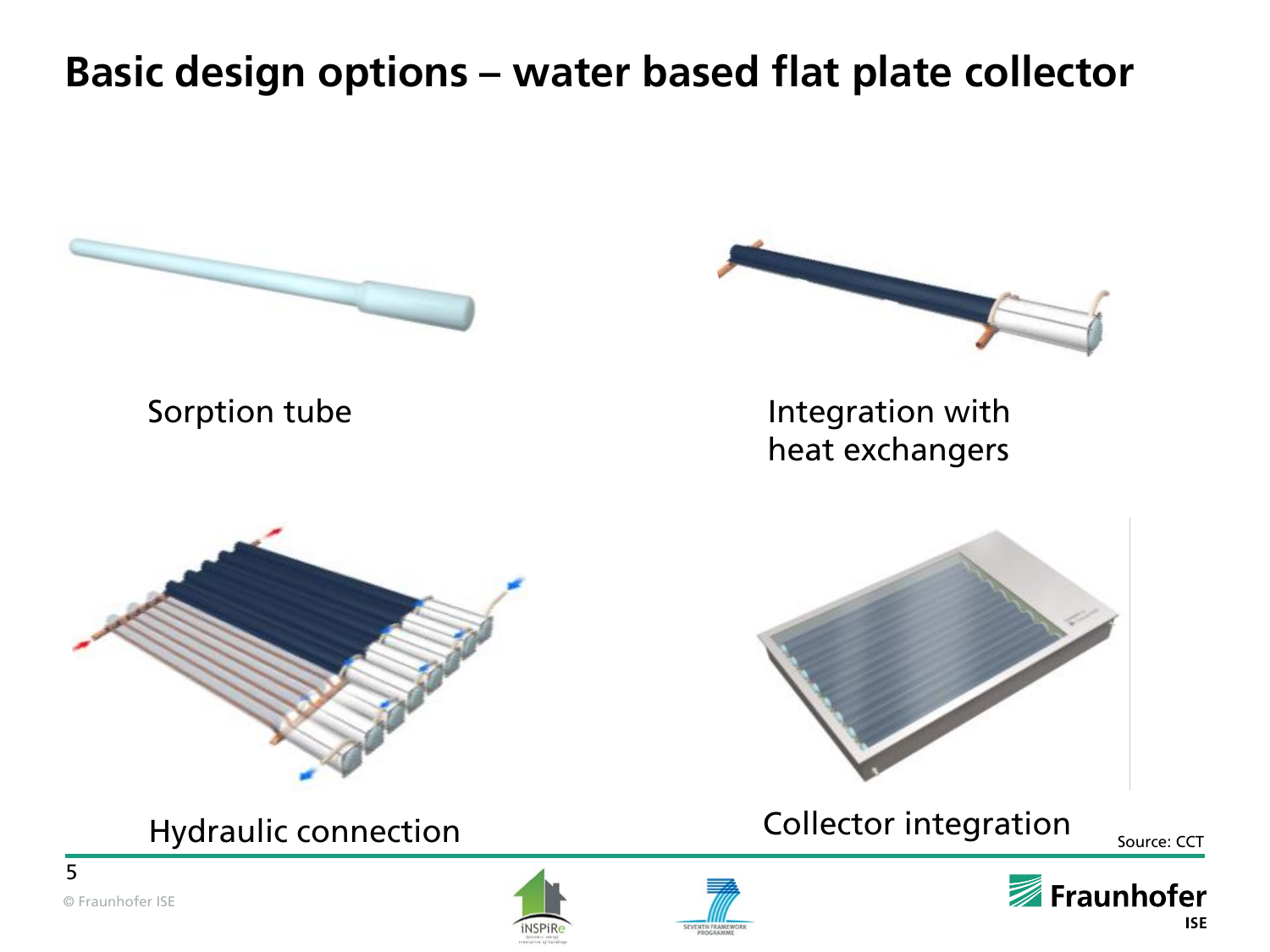## **Basic design options – air based vacuum tube collector**







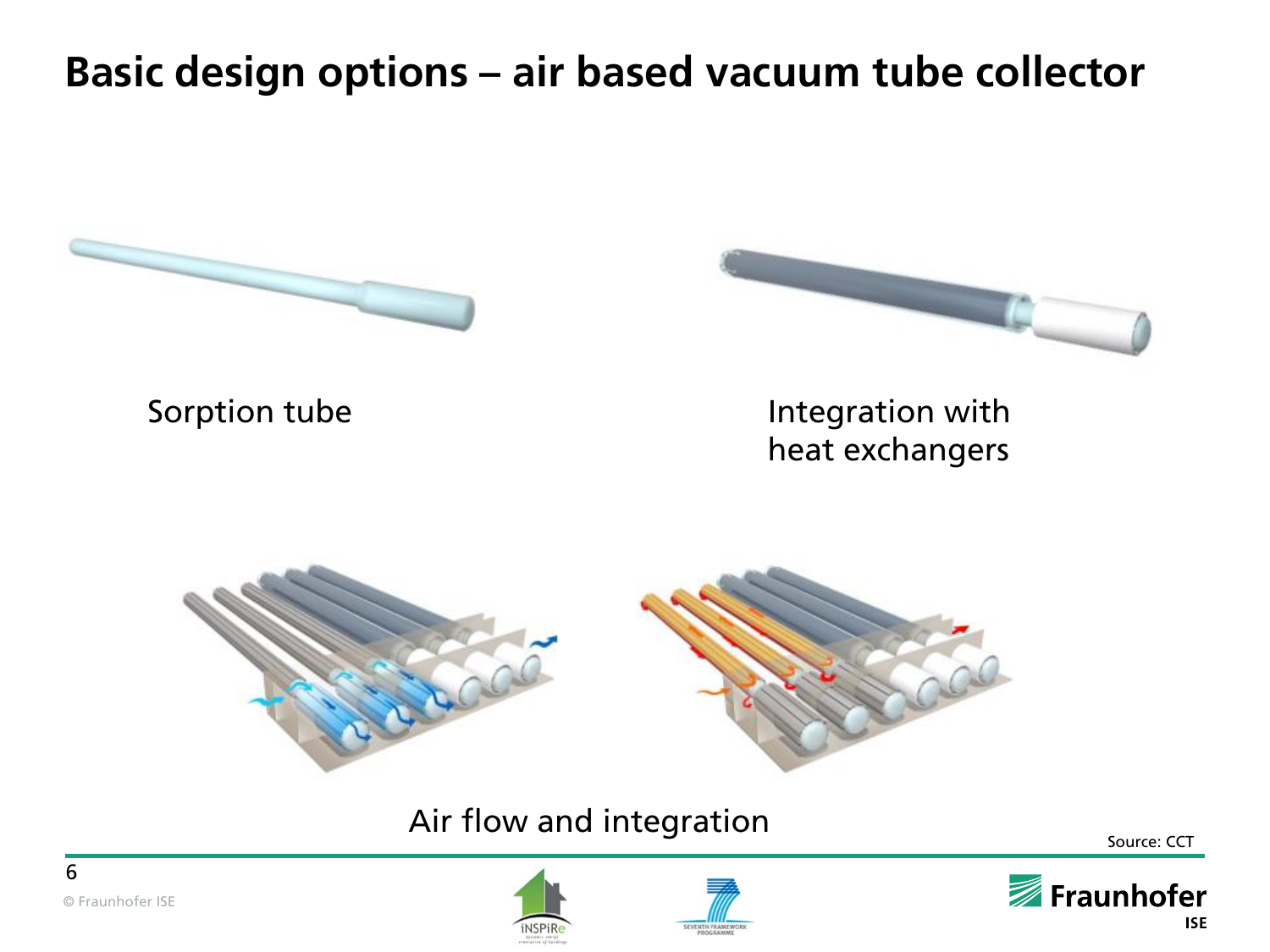# **Air based vaccuum tube collector –design details**









#### Reactor HX **Evaporator/Condenser HX**

Source: Fraunhofer ISE





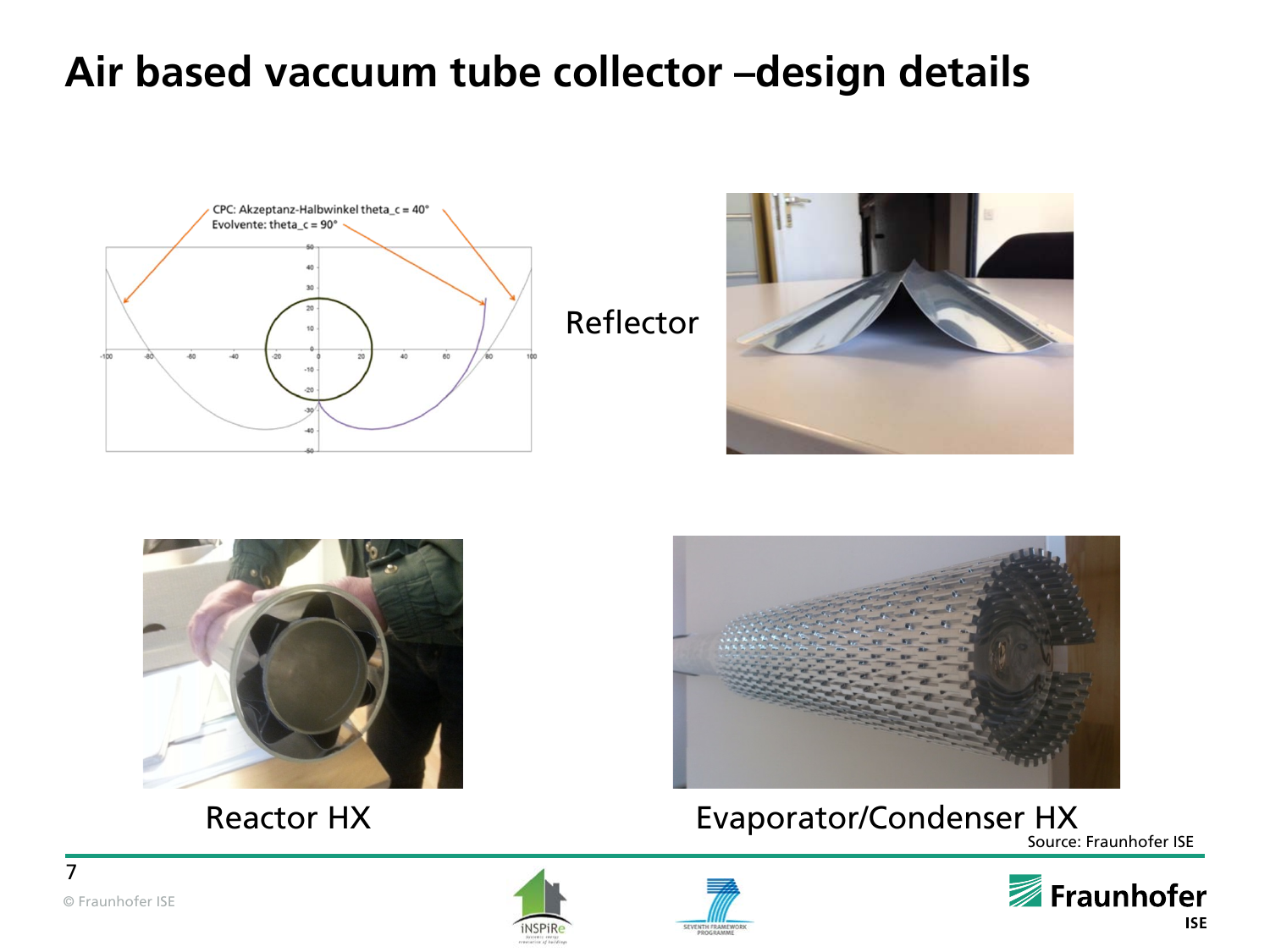### **Collector measurements - temperatures**



1 collector consists of 4 reactor tubes, 0.89m<sup>2</sup> aperture area source: Fraunhofer ISE





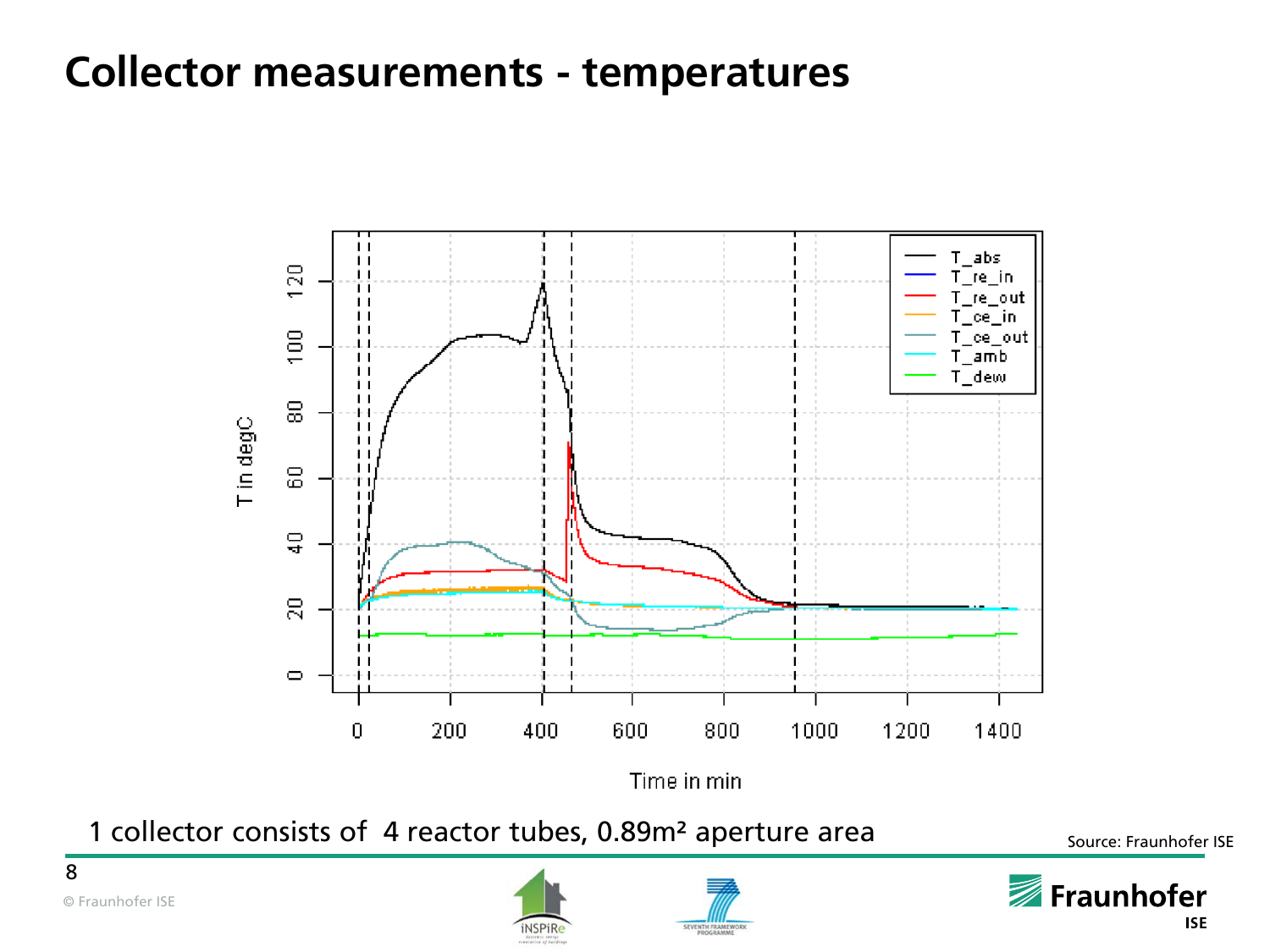#### **Collector measurements - Power**



Source: Fraunhofer ISE





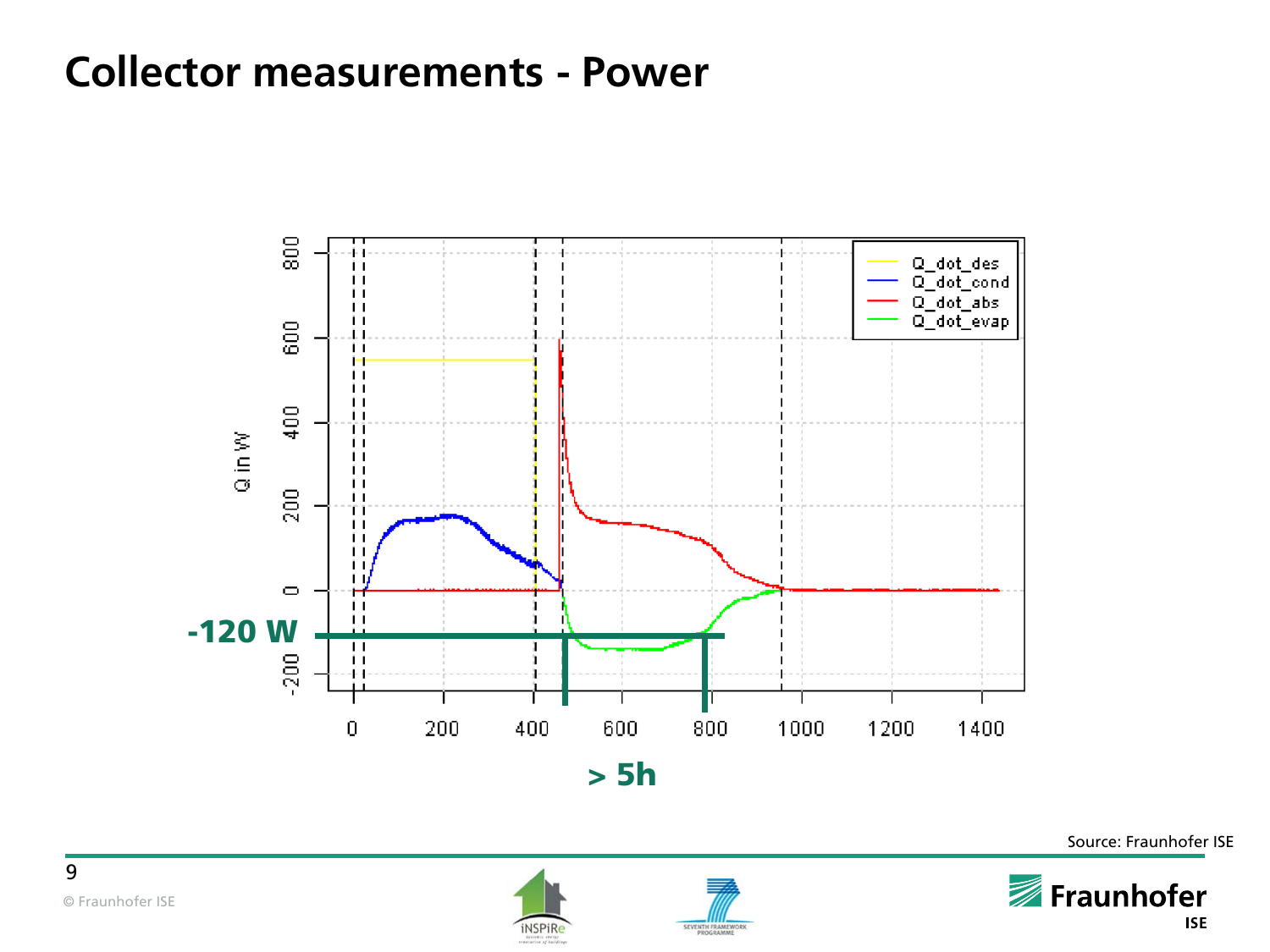## **Simulation results – 20m² office room, 2.7 m² aperture area in the facade**

|                  |       | <b>SFcool</b> |
|------------------|-------|---------------|
|                  |       | [%]           |
| <b>Stockholm</b> | East  | 40            |
|                  | South | 32            |
|                  | West  | 31            |
| <b>Stuttgart</b> | East  | 33            |
|                  | South | 23            |
|                  | West  | 28            |
| <b>Rome</b>      | East  | 27            |
|                  | South | 21            |
|                  | West  | 27            |

 $\begin{equation} SF_{cool} = \begin{bmatrix} \text{Q}_{SC\_cool} / \end{bmatrix} \text{Q}_{cooldem}$ 





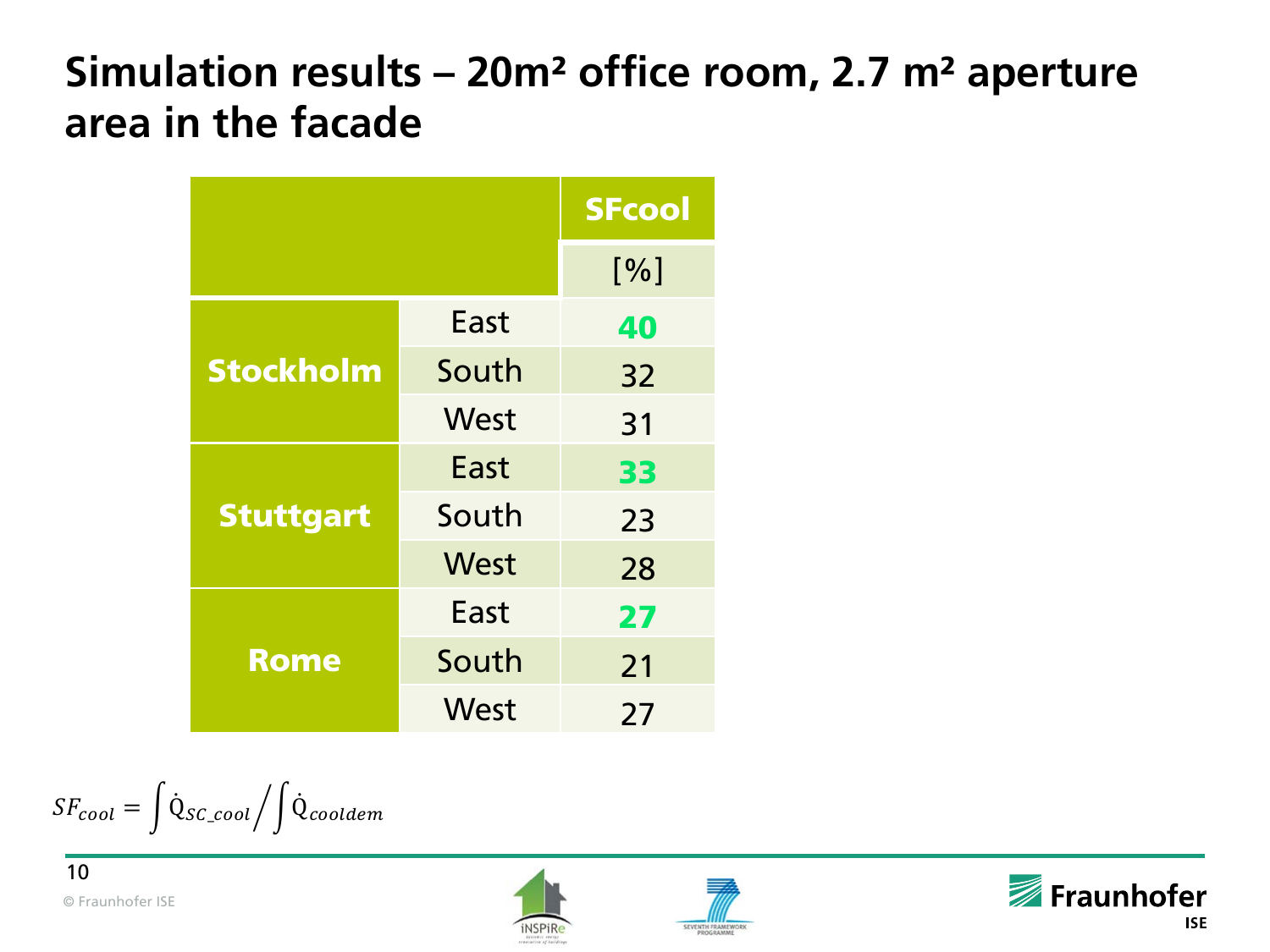# **Simulation results – 20m² office room, 2.7 m² aperture area in the facade**

|                  |       | <b>SFcool</b> | <b>SEERcool</b>   |
|------------------|-------|---------------|-------------------|
|                  |       | [%]           | $\lceil - \rceil$ |
| <b>Stockholm</b> | East  | 40            | 6.9               |
|                  | South | 32            | 5.6               |
|                  | West  | 31            | 6.4               |
| <b>Stuttgart</b> | East  | 33            | 6.4               |
|                  | South | 23            | 5.1               |
|                  | West  | 28            | 6.9               |
| <b>Rome</b>      | East  | 27            | 6.8               |
|                  | South | 21            | 6.0               |
|                  | West  | 27            | 7.9               |

$$
SF_{cool} = \int \dot{Q}_{SC\_cool} / \int \dot{Q}_{cooldem}
$$
 
$$
EER_{cool} = \int \dot{Q}_{SC\_cool} / \int \dot{Q}_{SC\_electric}
$$





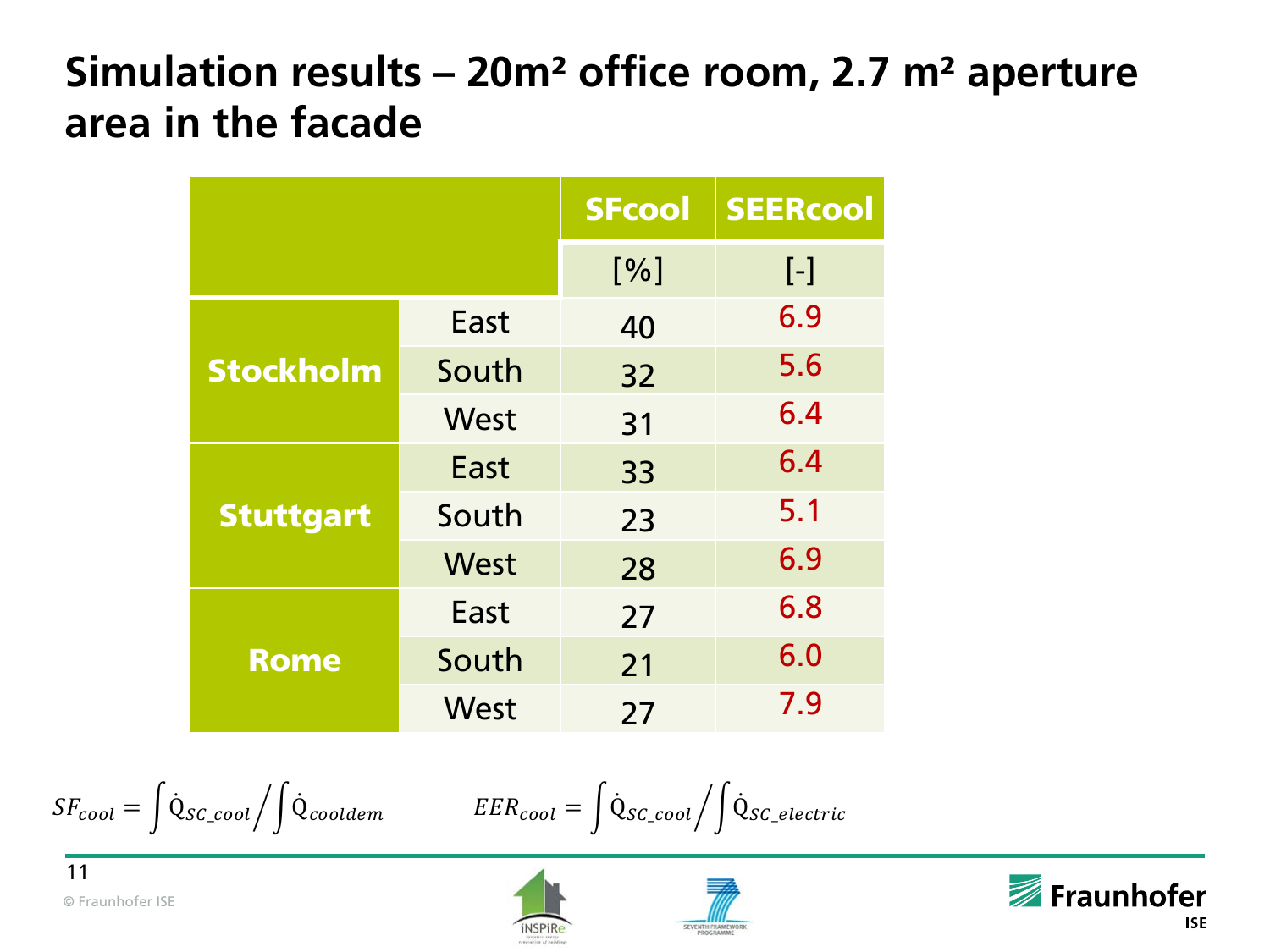# **Simulation results – 20m² office room, 2.7 m² aperture area in the facade**

|                  |       | <b>SFcool</b> | <b>SEERcool</b> | $\eta_{cool}$ |
|------------------|-------|---------------|-----------------|---------------|
|                  |       | [%]           | $[\cdot]$       | [%]           |
| <b>Stockholm</b> | East  | 40            | 6.9             | 19            |
|                  | South | 32            | 5.6             | 11            |
|                  | West  | 31            | 6.4             | 14            |
| <b>Stuttgart</b> | East  | 33            | 6.4             | 20            |
|                  | South | 23            | 5.1             | 11            |
|                  | West  | 28            | 6.9             | 16            |
| <b>Rome</b>      | East  | 27            | 6.8             | 18            |
|                  | South | 21            | 6.0             | 12            |
|                  | West  | 27            | 7.9             | 20            |

$$
SF_{cool} = \int \dot{Q}_{SC\_cool} / \int \dot{Q}_{cooldem}
$$
  
 
$$
EER_{cool} = \int \dot{Q}_{SC\_cool} / \int \dot{Q}_{SC\_electric}
$$
  
 
$$
\eta_{cool} = \int \dot{Q}_{SC\_cool} / \int \dot{Q}_{SC\_solid}
$$





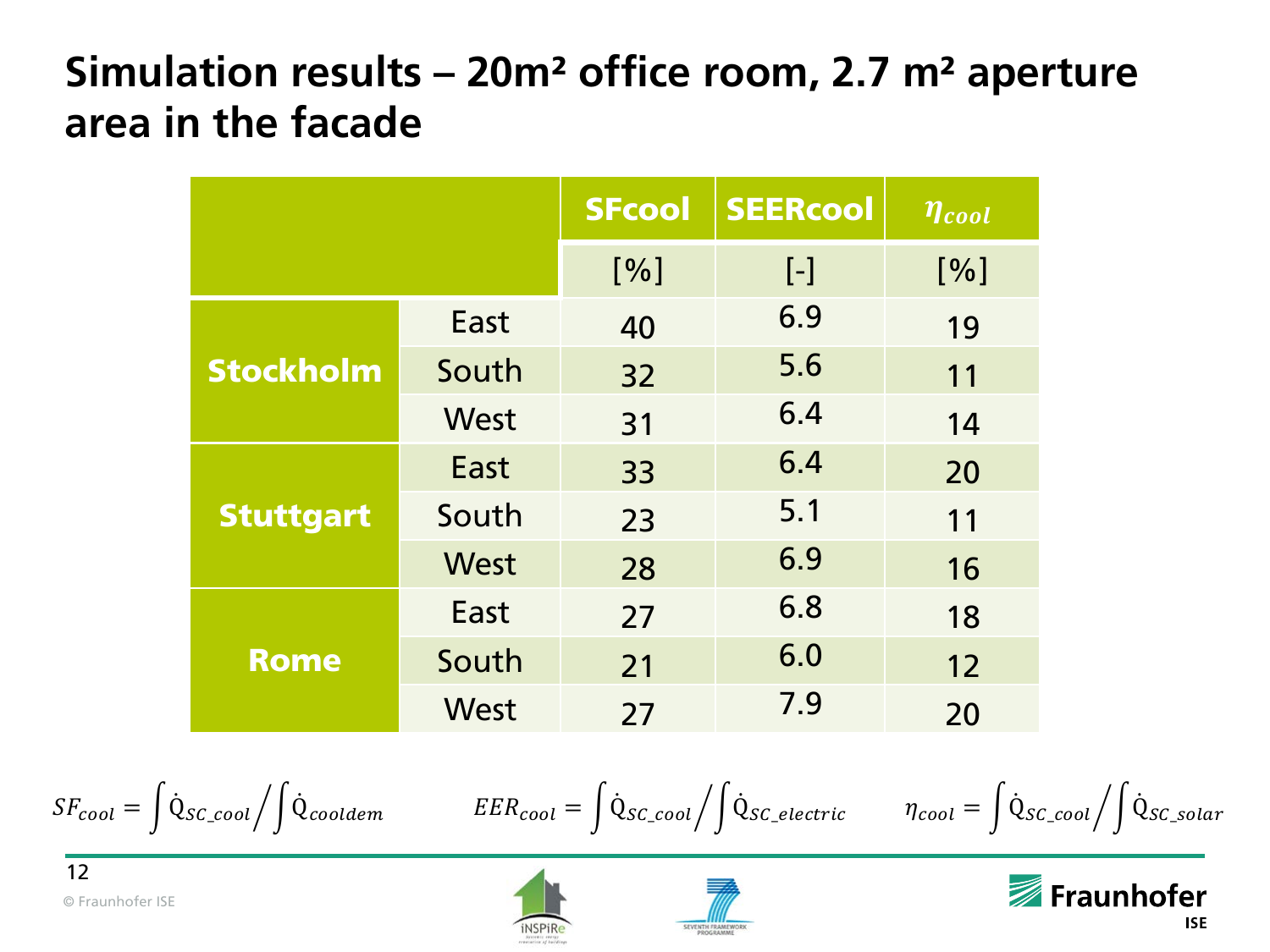## **Conclusions**

- Systems with vacuum tubes are advantageous over flat plate collector
- Air based system reduces number of components (no drainback system, no dry cooler)
- Improvement of electric efficiency required  $\rightarrow$  reduction of pressure drop in condensor/evaporator part
- Orientation of sorption collector needs to fit load
- Promising results in terms of thermal performance





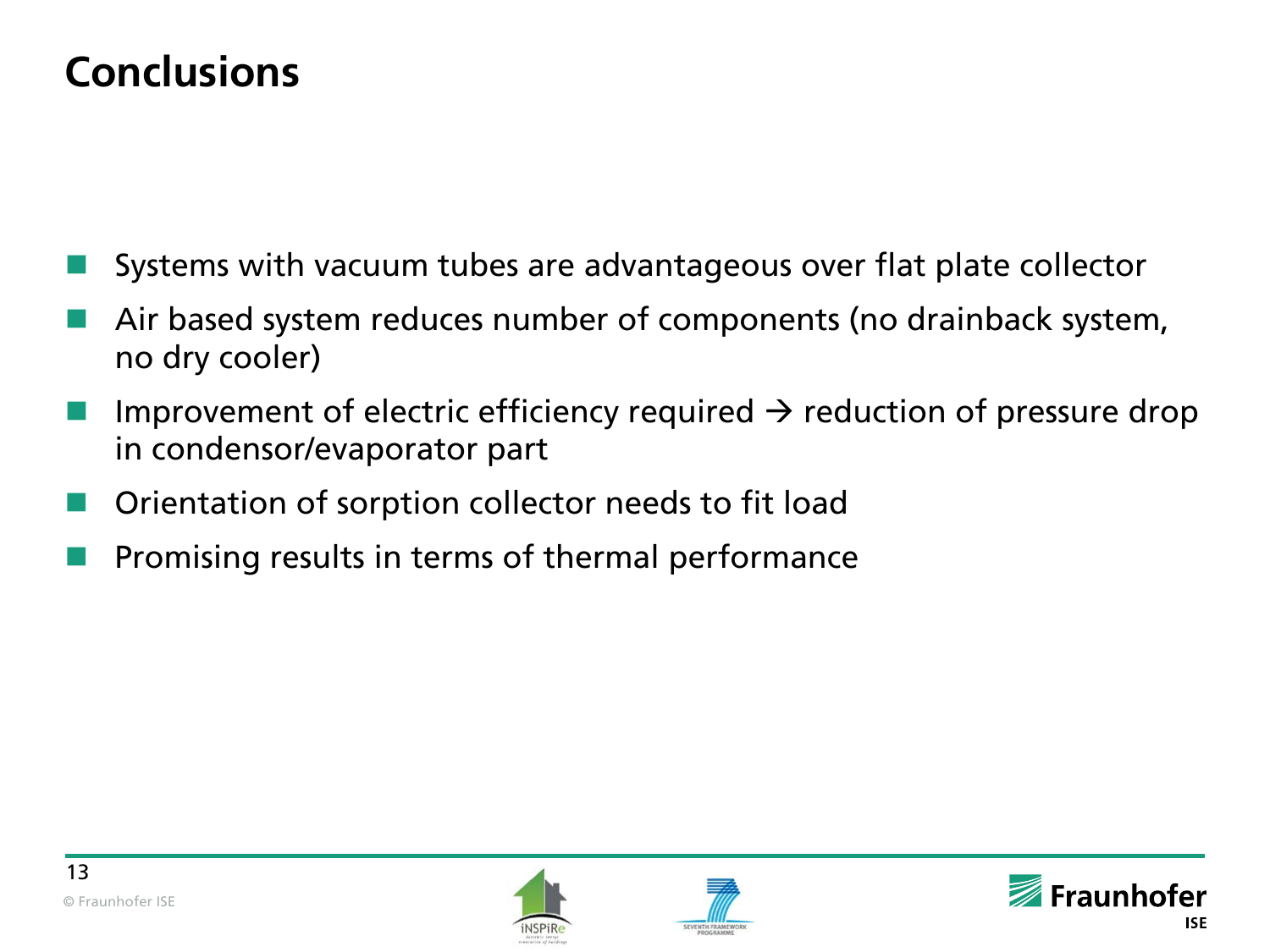### **Acknowledgements**

The research leading to these results has received funding from the European Union's Seventh Programme for research, technological development and demonstration under grant agreement No. 314461 – iNSPiRe. The European Union is not liable for any use that may be made of the information contained in this document which is merely representing the authors view. The authors wish to express their gratitude to Swedish Research Council Formas for the financial support to the research leading to the results presented. In addition the authors would like to thank the employees of ClimateWell for building the prototype according to the presented design, and Parker for supplying the aluminum lamella heat exchangers free of cost.

[www.inspirefp7.eu](http://www.inspirefp7.eu/)